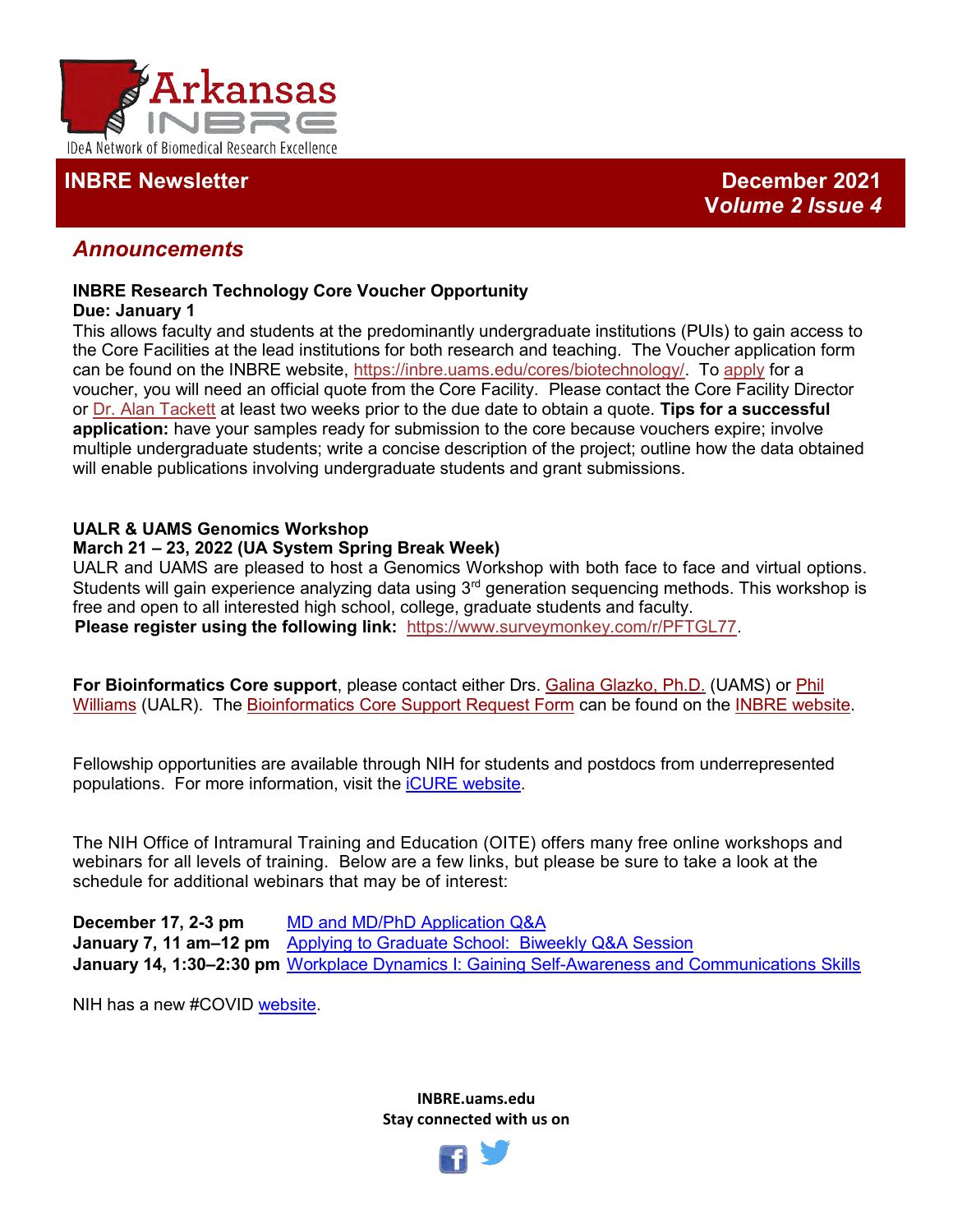# *Upcoming Meetings*

**INBRE Summer Mentored Research Program SAVE-THE-DATE: May 23 – July 29, 2022 Application deadline: February 1 [Program information](https://inbre.uams.edu/outreach-programs/student-summer-progam/) online [application instructions](https://inbre.uams.edu/outreach-programs/student-summer-progam/student-application-instructions/) and [application.](https://form.jotform.com/52985723879173)**

#### **INBRE Obesity and Diabetes Research Workshop for Undergraduates SAVE-THE-DATE: May 25, 2022, 9 AM – 2 PM**

This workshop will focus on obesity, diabetes and the need for research into treatment, management and care. The workshop is free and will be held in-person on the UAMS campus. Registration will be required. More details to come.

## **NISBRE Conference**

Washington, DC, in June 2022 (tentative)

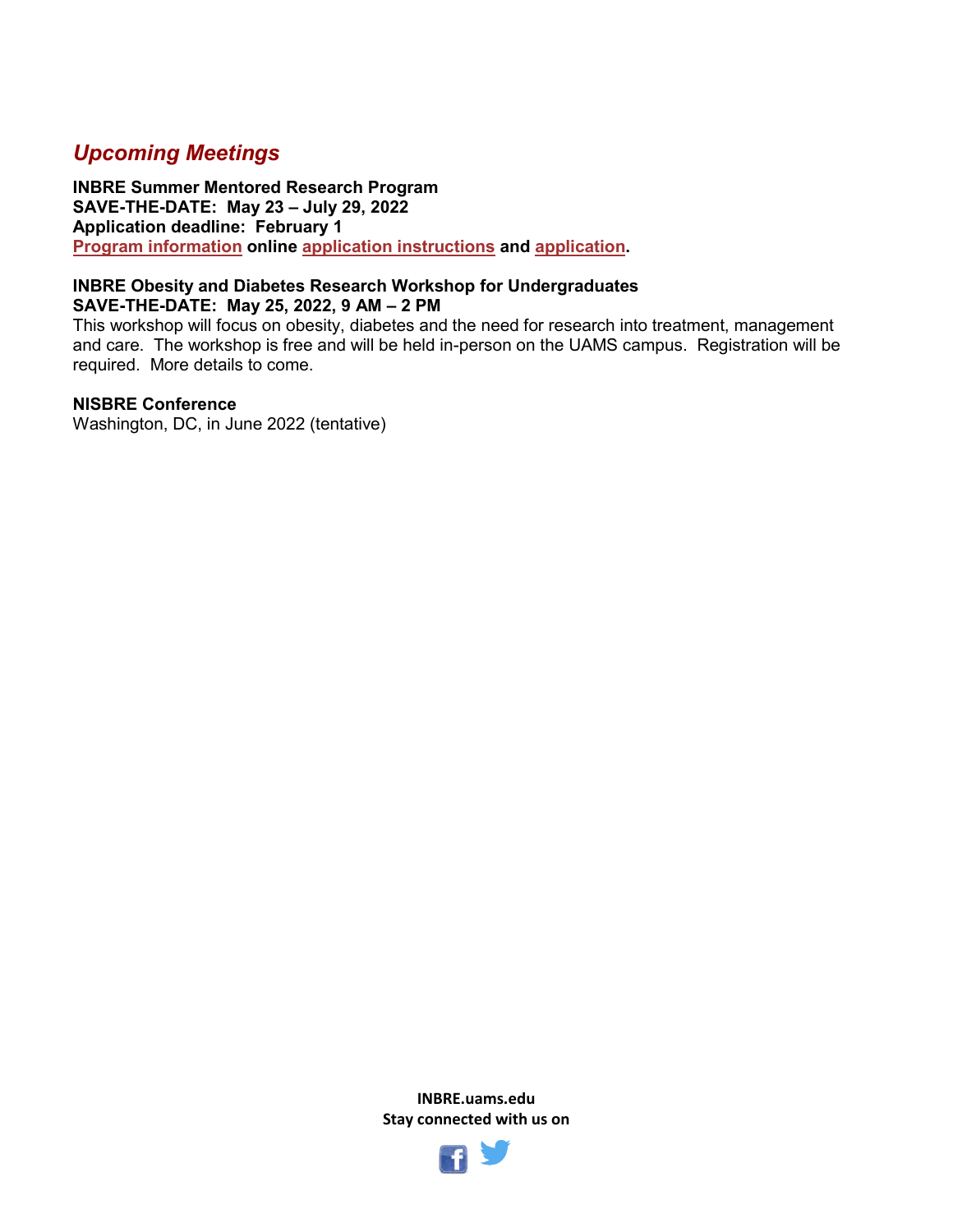# **Message from the PI**



October and November were notable months for the Arkansas INBRE. In October, the Arkansas INBRE Fall Research Symposium took place in Fayetteville. For me, the meeting was memorable for two principal reasons. The first reason being that it was an "in-person" meeting, the first such meeting for the Arkansas INBRE since the 2019 Arkansas INBRE Fall Research Symposium. While some adjustments in the logistics of the meeting were necessary in deference to the ongoing pandemic, for instance elimination of the Friday evening dinner and the "spreading-out" of the poster sessions. Nonetheless, the main features of the meeting were retained including an outstanding keynote address by Dr. Jessica Snowden, an Associate Professor of Pediatrics at UAMS, and several workshops following the poster sessions. I for one enjoyed the meeting, especially being able to see "first-hand" through the oral and poster sessions

all the outstanding research that is being done by students and faculty from all the Arkansas INBRE institutions. Kudos to Dr. Feng (Seymour) Wang, current Director of the Arkansas INBRE Outreach Core, as well as the contributing University of Arkansas faculty and staff for organizing a terrific meeting.

The second reason the meeting was notable was that it gave me the opportunity during the Steering Committee Meeting/Dinner to honor Dr. Roger Koeppe for twelve years of service (2008-2020) to the Arkansas INBRE as Director of the Outreach Core. During his tenure, the Fall Research Symposium grew both in size and stature to its current state in which there are approximately 450 attendees and over 150 oral and poster presentations. The reputation of the meeting is such that we have attendees from other states including Oklahoma, Kansas, Missouri and Tennessee. I should also mention that Dr. Koeppe has recently retired from the University of Arkansas where he was a Distinguished Professor of Chemistry and Biochemistry. We wish Dr. Koeppe well during his retirement and thank him for his years of service and commitment to the Arkansas INBRE.

A second important scientific meeting for the Arkansas INBRE, the Southeast Regional IDeA Meeting, was held in November in San Juan, Puerto Rico. I am pleased to report that meeting attendees included 43 faculty and students from Arkansas. Of the fourteen students from Arkansas who attended, all were affiliated with institutions in the Arkansas INBRE network. Especially noteworthy was that Alicen Wilcox, a student at Harding University, received one of the four awards for outstanding student presentations at the meeting. Dr. David Donley, an Assistant Professor at Harding University, is Alicen's mentor. A well-deserved award for an outstanding oral presentation on her work!

I hope everyone has a Happy Holiday Season!!

## **Faculty Spotlight: Featuring Faculty with an INBRE Recruitment Package**



**Joshua Kwekel, PhD** *Assistant Professor*

*Ouachita Baptist University*

In May of this year I joined the faculty in the Biology Department at OBU. I am a grateful beneficiary of the INBRE New Faculty Recruitment Award. My primary teaching responsibilities include Anatomy and Physiology 1/2, Histology, and Undergraduate Research Capstone. I am starting a zebrafish colony as the basis of my research efforts at OBU. Summer research focused on preparing

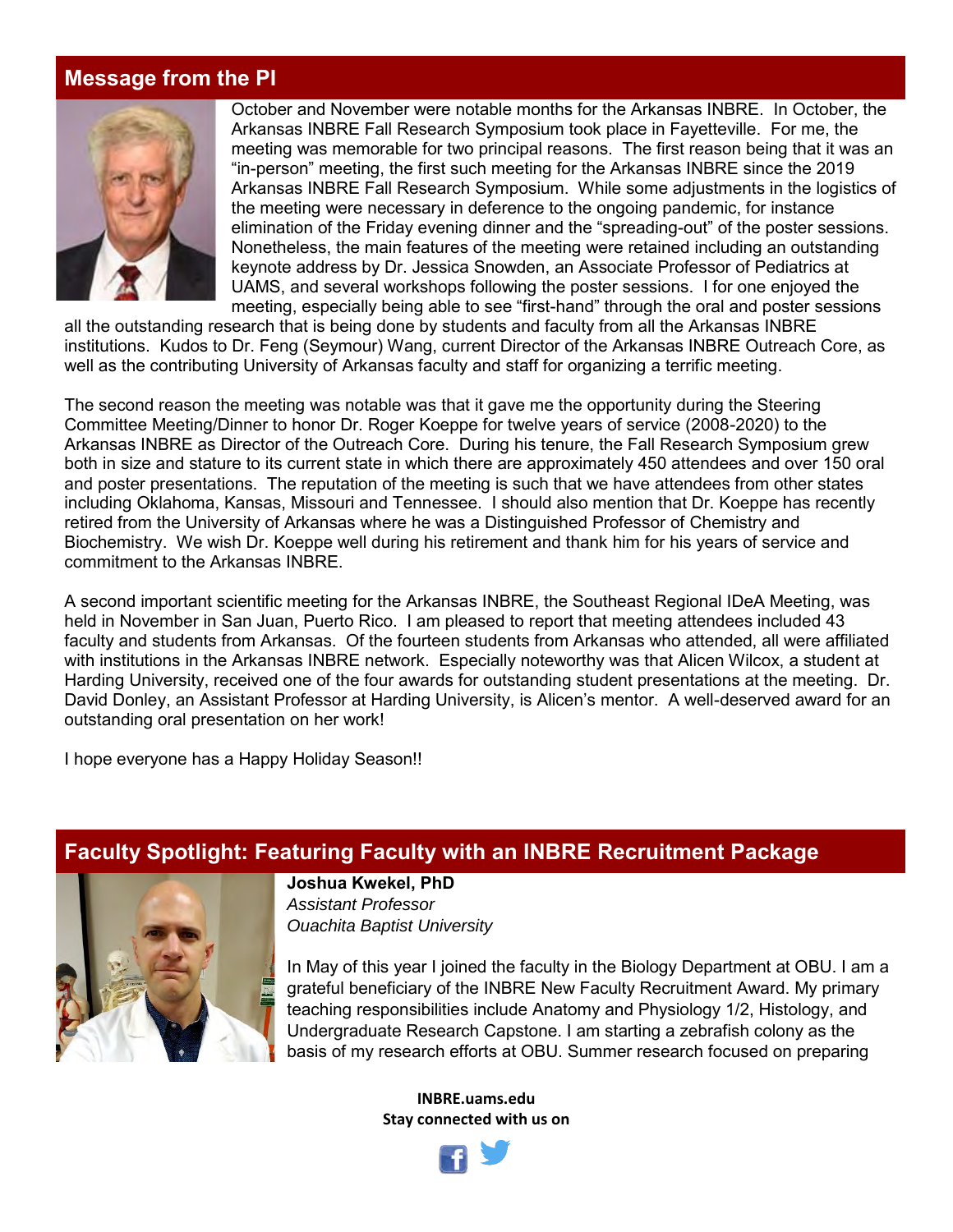my laboratory space and resources for zebrafish housing, husbandry, and protocol optimization. Progress in the zebrafish lab has slowed during the fall semester, however spring semester promises better opportunities to continue these efforts.

I earned my BS in Biomedical Sciences from Grand Valley State University. During undergrad, I began working part time as an assistant laboratory technician in the Genomics Core Facility under the direction of Dr. Brian Haab at the Van Andel Research Institute (VARI, Grand Rapids, MI) from 2000-2002. Those were the days of the booming DNA Microarray era making use of the recently completed Human Genome Project data for gene expression/transcript profiling. I completed my PhD in Biochemistry and Molecular Biology from Michigan State University in 2008. My dissertation research was performed in the laboratory of Dr. Tim Zacharewski, focusing on estrogen-like endocrine disrupting compounds, specifically estrogen receptor ligands, in eliciting estrogenlike changes using a toxicogenomic approach *in vivo* in rodent uteri. I began exploring species comparisons in estrogen gene expression profiles between rats and mice as an approach to evaluating conserved responses in estrogen signaling. Unsurprisingly, rats and mice exhibit almost identical uterine gene expression profiles in response to estrogen. However, one gene exhibited not merely species-specific expression, but species divergent expression. Uterine *Carbonic anhydrase 2* expression is upregulated by estrogen in mice, but down regulated in rats. This species divergence in expression was confirmed using other estrogen receptor ligands (Tamoxifen) and using RT-PCR. However, dissertation writing and defense and subsequent moving on to my post-doc prevented further inquiry.

I moved to Arkansas to take an ORISE postdoc position at the FDA research facility, National Center for Toxicological Research, in Jefferson, AR. I joined the Functional Genomics laboratory under the direction of Dr. James Fuscoe and began working on a rat lifecycle study examining normal variation in liver and kidney gene expression across age and sex. The aims of this research was to identify genes and characterize expression patterns that might be correlated to age- and sex-dependent differences in adverse drug reactions. This research was funded in conjunction with HHS's Office on Women's Health. Whole-genome profiling revealed many age and sex related differences in liver mRNA expression, especially among known drug metabolizing enzymes and transporters of interest for ADME effects in pre-clinical drug studies. Recent follow up studies using male and female rat primary hepatocytes treated with drugs that are targeted by these metabolizing enzymes have demonstrated pharmacokinetic differences that correlate with the differences in gene expression. However, after mRNA profiling studies were published, rising interest in microRNAs as preclinical biomarkers fueled profiling studies in the same rat lifecycle liver and kidney samples to better understand normal variation in the expression of these non-coding, regulatory miRNAs. After completing these experiments, our results indicated a much more subdued level of age and sex differences in miRNA expression compared to mRNA. However, a few fascinating patterns emerged; one relating to an entire cluster of miRNAs and their role in regulating developmental/neonatal liver energy homeostasis, which was described in subsequent publications.

Following a slight shift in calling, I pursued full-time undergraduate course instruction at the encouragement of a dear colleague, Dr. Miseon Seong, at Central Baptist College (Conway, AR). I began teaching several courses in Biology including Anatomy, Histology, Zoology, Neuroscience, and Biochemistry. The change revealed deep personal inclinations and aptitude I had only just begun to realize. Course preparation and laboratory instruction was very challenging but enflamed my passion for teaching and mentoring undergraduate students as they pursued career goals in pre-med, nursing, physical therapy, pharmacy and research. Fellow faculty, administration, and student feedback confirmed my new direction and I enjoyed developing and maturing my course curricula over the next five years. My heavy semester assignments of fall and spring courses including labs limited my time at CBC to only course instruction and academic advising, curtailing my ability to engage in undergraduate research, despite frequent encouragements from my fellow

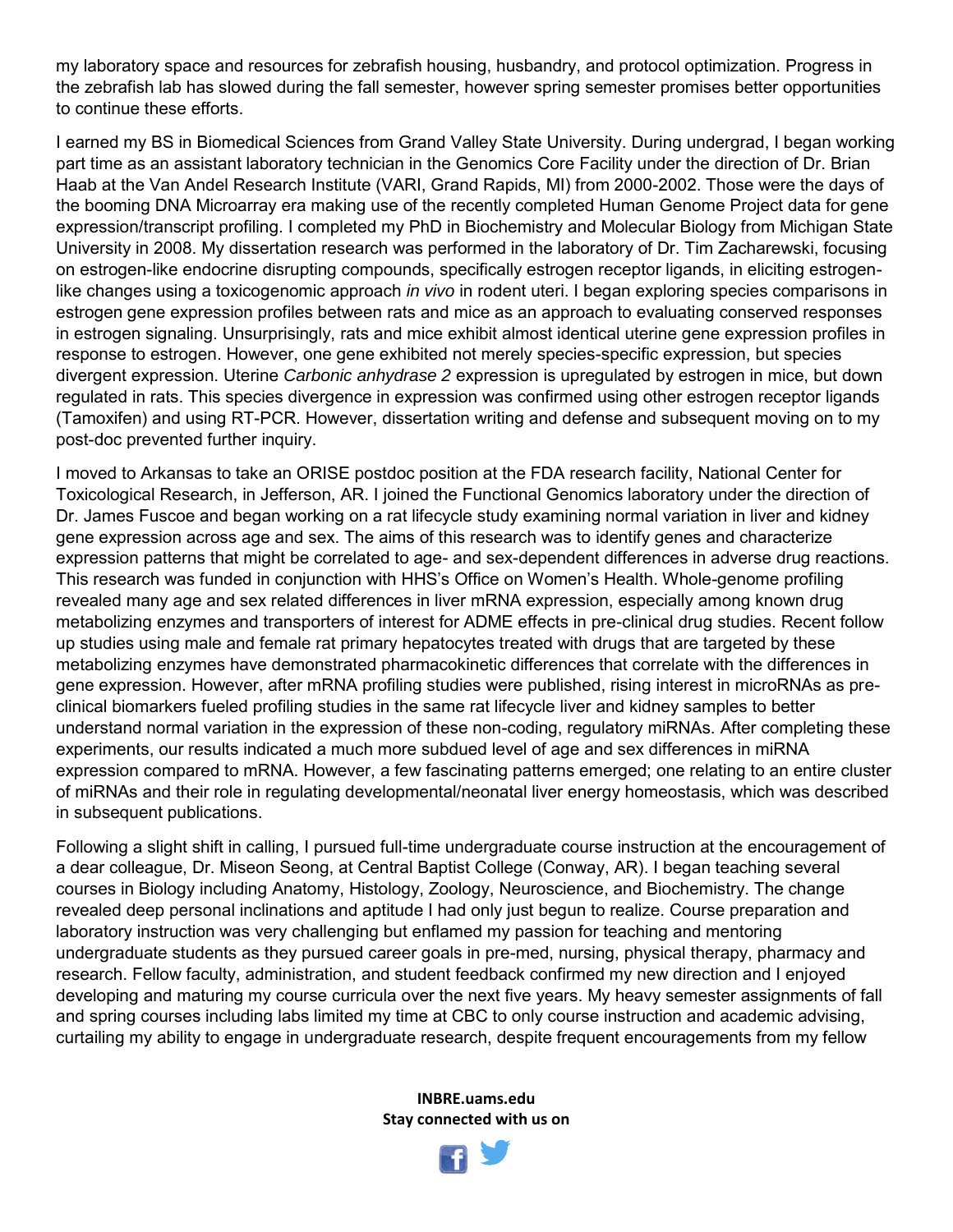faculty member, Dr. Seong. She regularly shared of her positive interaction with Arkansas INBRE and the successes she enjoyed in obtaining small grants to fund her own research projects. Dr. Seong remains a colleague and friend; I look forward to meetings to hear about her INBRE funded research and share about my own.

I am indebted to Arkansas INBRE for making my hire at OBU possible through the generous New Faculty Recruitment Award. I am currently staging my new small lab for zebrafish research. My goal is to successfully incorporate zebrafish into my undergraduate course work, specifically in Histology, where students will process *in vivo* samples for routine fixing, sectioning, and staining of tissue samples. This vertebrate model will assist their development of valuable laboratory skills while deepening their knowledge of tissue level organization of developmental biology and histology. My desire is to continue in research projects which address my interests in age-dependent or development related biology and sex-differences that deepen our understanding of innate susceptibilities that underlies fundamental biological states. In my brief time at OBU, I have experienced a welcoming and resourceful culture of developing undergraduate researchers who actively participate at the edges of scientific understanding of topics they are learning about in their courses. This participation is made possible by the tremendous support of Arkansas INBRE. My 2021 summer research student presented some of our initial progress at last month's meeting. I look forward to generating data to share at the 2022 Fall Conference.

## *What you might not know about Dr. Kwekel…*

I enjoy the outdoors. During the early Spring 2020 COVID months of off-campus instruction, I spent Friday afternoons exploring the Ozark National Forest for famed Arkansas waterfalls! The Natural State is full of beauty.

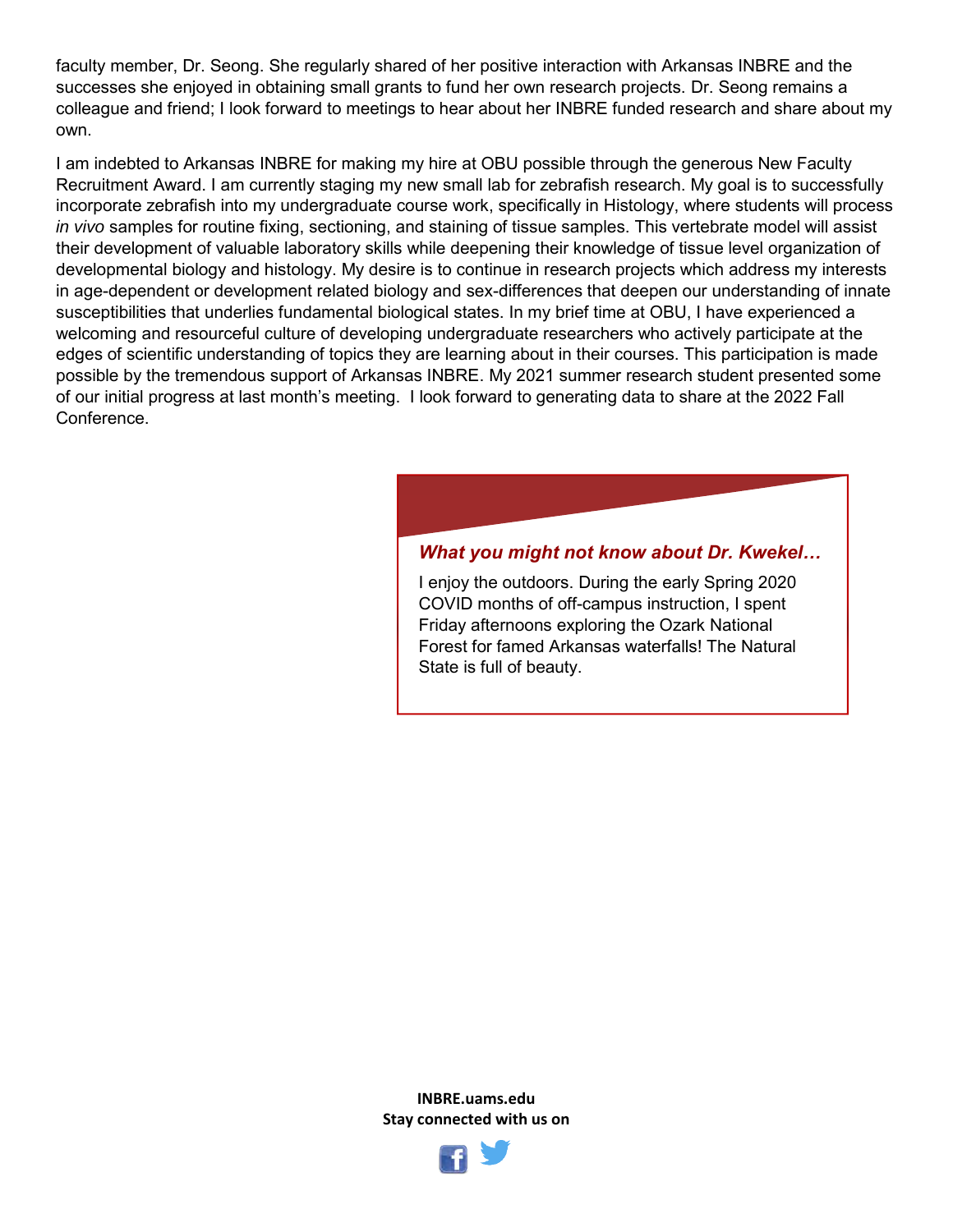# **Faculty Spotlight: Featuring Faculty with an INBRE Recruitment Package**



**Mick Yoder, PhD** *Assistant Professor University of Central Arkansas*

I joined the faculty in the biology department at the University of Central Arkansas in the Fall of 2020 and my major teaching responsibility is our core Cell Biology course, as well as reviving our Developmental Biology course. Prior to joining the faculty at UCA, I spent time as a faculty member at SUNY Old Westbury and Penn State Brandywine. I earned my B.S. degree (biology) at Pennsylvania State University and my Ph.D. (molecular, cellular, and developmental biology) at the

University of Pittsburgh, in the laboratory of Dr. Jeffrey Hildebrand. I continued my studies as a post-doctoral researcher in the laboratory of Dr. Barry Gumbiner at the University of Virginia.

My journey as a researcher began as an undergraduate, where I had the opportunity to work in the laboratory of the late Dr. Robert K. Selander studying bacteriophage genomics. Working closely with a post-doc in the lab, learning new techniques, and trying to solve unanswered questions really gave me the 'research bug' and caused me to shift my goals from pursuing veterinary school to continuing research in a Ph.D. program. While I knew I did not want to continue working with bacteriophage (or microbiology in general), I absolutely knew that research was my passion. At the beginning of graduate school I was still a little unsure of my 'field of choice', but rotating through a few labs helped me focus on my interests. I ultimately joined a lab that performed research on a family of actin binding/regulatory proteins known as the shroom family and their role in neural development in a mouse model. The name is reference to the mutant phenotype in embryonic mice, where the neural folds do not properly fuse and result in a 'mushrooming' of tissue from the neural tube (similar to spina bifida). There I developed a new passion for understanding the 'formation of shape' in the context of cell behavior (ie. developmental biology).

I continued to pursue my interests in the 'cell biology of development' during my post-doc at UVA, where I developed a project to explore the role of cell-cell adhesion in early embryonic development. This project focused on a sub-group of the cadherin family of cell adhesion proteins, known as the non-clustered protocadherins. Protocadherins are a unique and diverse group, as many of them do not directly facilitate homophilic cell adhesion (like the classical cadherins), but rather they indirectly regulate adhesion by interfering with classical cadherins or through modulation of intracellular signaling. My initial experiments showed that axial protocadherin (axpc) is required for the formation of the notochord in the frog model *Xenopus laevis*, but like other protocadherins does not participate directly in cell-cell adhesion. The notochord is a critical embryonic signaling structure, which is absolutely required for patterning the neural tube. With this project in hand, I began my journey to establish my own research lab and continue my research on protocadherins and notochord morphogenesis and tissue formation.

I choose to use *X. laevis* as a model system for a variety of scientific and pedagogical reasons. As a vertebrate model system, much of the developmental program is highly conserved at both the physical and genetic level, so the results can often be broadly applied to explain phenomena in other vertebrates (including humans). Unlike placental vertebrates, *Xenopus* embryos develop externally, so early development can be observed in real time at both the organismal and cellular levels. External development also allows us to manipulate embryos at specific times and locations and to observe the effects/defects as they are occurring, including the removal of specific tissues which will continue their developmental program *ex vivo*. Being able to manipulate and observe individual cells in their natural environment is critical to understanding cell behavior

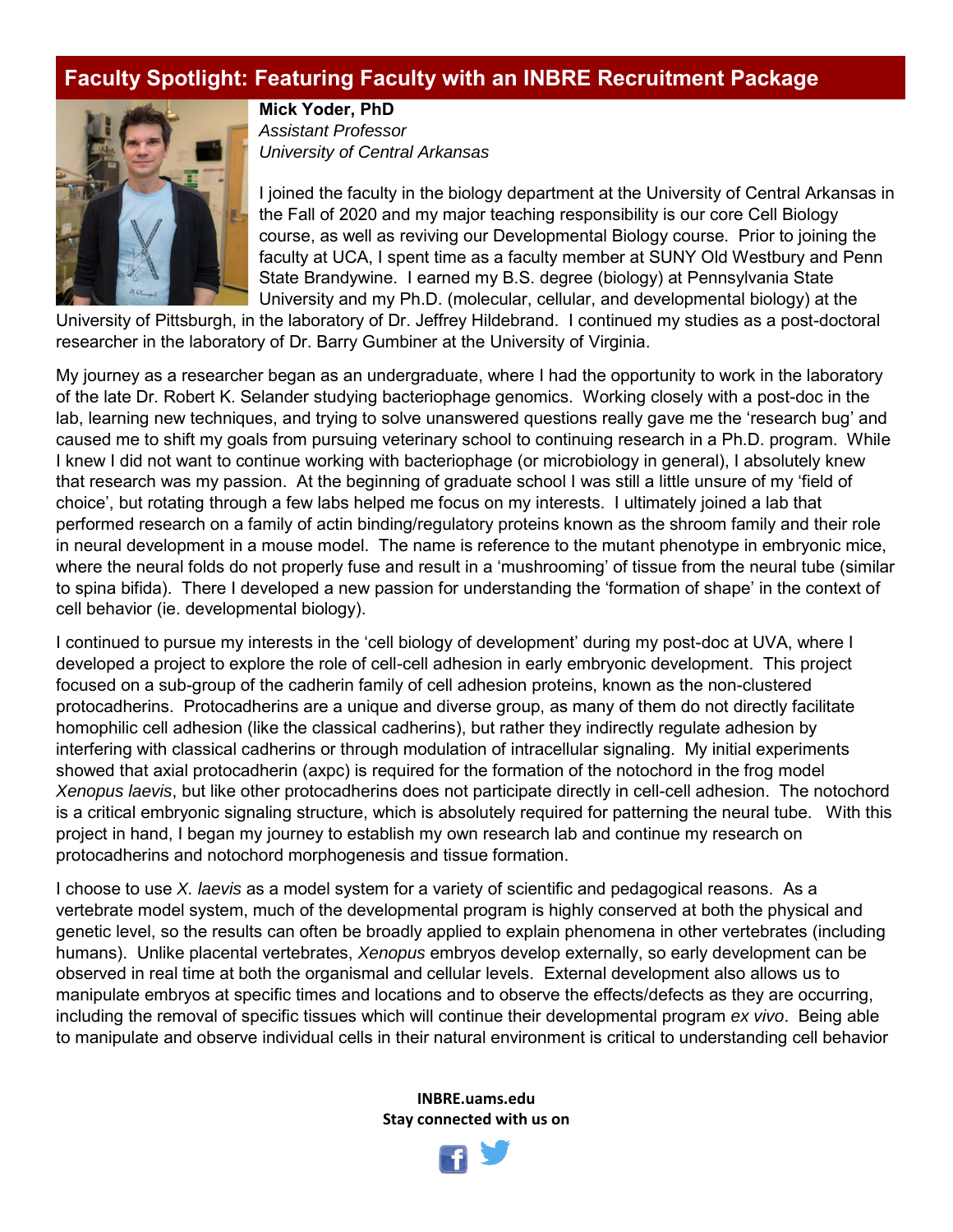during tissue formation. Additionally, *Xenopus* are easy and inexpensive to raise in a laboratory setting and females produce 100's of embryos per clutch. These aspects make the model excellent for undergraduate participation, who can practice all of the appropriate techniques and still have embryos remaining for experimentation.

I accepted the position at UCA because of their focus on undergraduate education and their strong support of both faculty and student research. Currently, my lab is investigating the molecular pathways that axial protocadherin (axpc) uses to direct cell behaviors during gastrulation, by exploring potential axpc interacting proteins. One of these potential interacting proteins, Tao kinase 3, is a member of the MAP kinase pathway. It is well known that MAP kinase signaling plays an important role in embryonic development (along with many other signaling pathways), but it has not yet been established that protocadherins are involved with MAP kinase regulation during gastrulation. The INBRE New Faculty Recruitment Grant has enabled me to purchase much of the necessary equipment and supplies required to begin my research, as well as providing support for my undergraduate researchers. Starting my lab at UCA during the height of the COVID pandemic was a bit challenging, but I am currently mentoring three undergraduates, all of whom have already made important contributions to the project through qPCR and *in situ* hybridization. These results were recently presented at the SE IDeA 2021 meeting in Puerto Rico and are currently being crafted into a manuscript for peer-review. In all, the results from my proposed research will not only contribute to the growing knowledge of cell signaling and development, but will ultimately help to establish a new paradigm of protocadherins as regulators of signaling.

I thoroughly enjoy training our next generation of scientists and one of the greatest aspects of mentoring undergraduates is to watch them develop into independent researchers, where their technical and intellectual independence allows them to design, execute, and evaluate new experiments in the lab. Students who join my lab will learn and employ microscopy, embryology, tissue culture, molecular and biochemical techniques all to better explore the wonders of developmental biology. I plan to continue to recruit additional students, hoping to reach a critical mass of about 5 per semester and establishing an unofficial mentorship program where the more senior students are helping to train the newer researchers. By mentoring others, we can strengthen and develop our own skills, so I always encourage my students to challenge themselves in this capacity. With the help of the Arkansas INBRE program, students who join my lab will contribute to all aspects of scientific research including experimentation, data analysis, presentation, and writing.

## *What you might not know about Dr. Yoder…*

As recent transplants to Arkansas, my wife, 4 kids, and I have set the goal of hiking and/or camping at every one of the 52 state parks (we have made it to 10 in our first year). In addition to spending time with my family (hanging out, coaching, volunteering), I enjoy playing disc golf, fishing, and reading fantasy fiction.

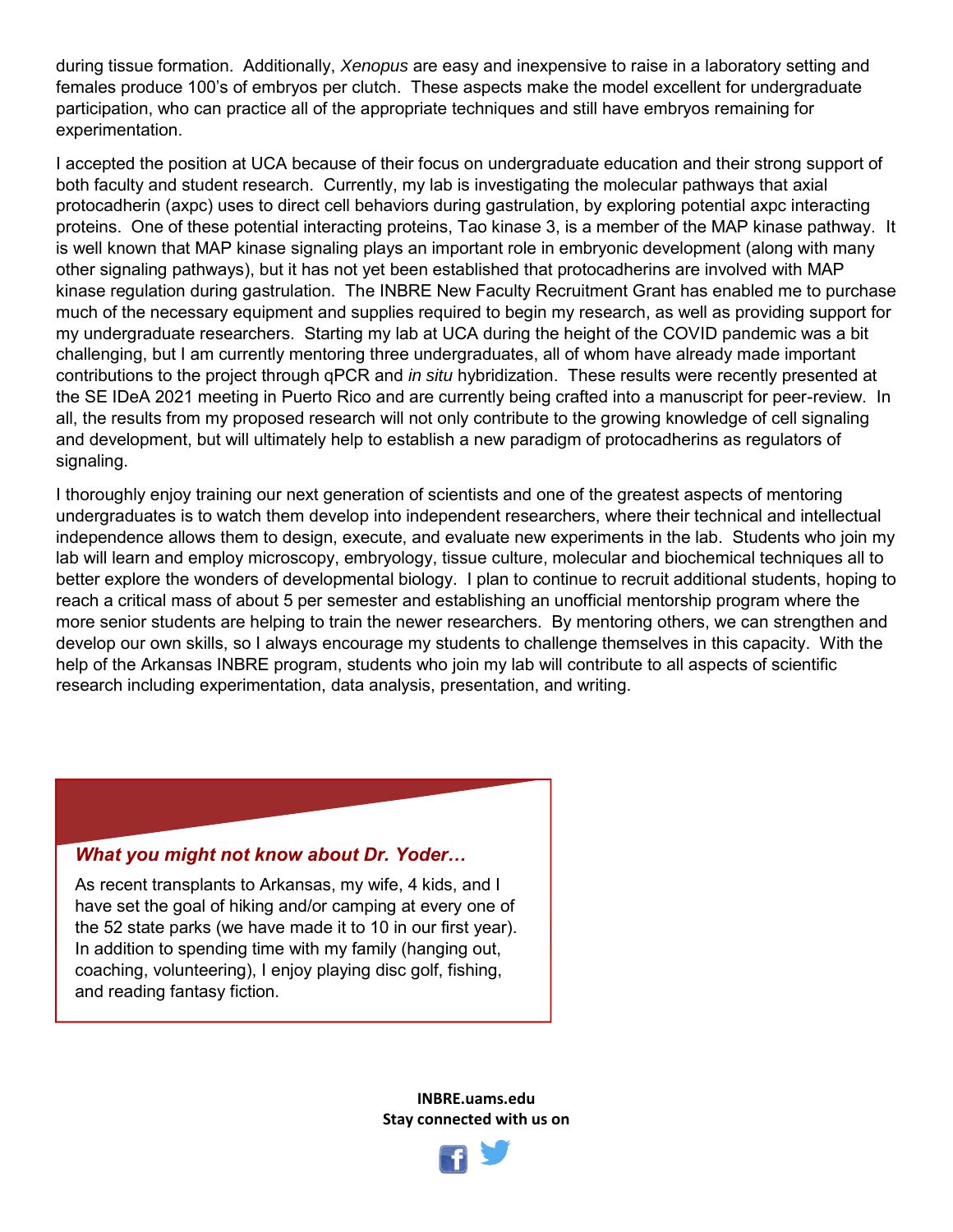## **Development Research Project Program** *Jerry Ware, PhD, Program Director*



# **Arkansas INBRE-supported Research on Display in Fayetteville and in Puerto Rico**

The October Arkansas INBRE Symposium in Fayetteville followed by the mid-November Southeast (SE) Regional IDeA meeting in Puerto Rico were met with pent up excitement from our state. There was an overwhelming excitement for (finally) face-to-face, or more accurately, mask-to-mask meetings. The presentations of new data by both faculty and students were a wonderful sign of perseverance through a year that we will all remember

as being anything but normal.

At the Puerto Rico SE IDeA meeting, Dr. Jianfeng (Jay) Xu (Arkansas State University) was a highlighted speaker in the session "*Building Collaborative Research Across IDeA Programs*". Dr. Xu presented his collaborative work supported by an NIH Supplement to the Arkansas INBRE entitled "*Plant cell-secreted growth factors for ex vivo production of red blood cells*". The supplement supported a collaborative effort between an Arkansas INBREsupported investigator and a Project Leader from an Arkansas COBRE (Centers of Biomedical Research Excellence). For the supplement, a COBRE-supported hematologist, Dr. Jason Farrar (UAMS Department of Pediatrics), provided the hematology expertise to Dr. Xu's cutting edge plant-cell based production of recombinant proteins. Dr. Xu's laboratory engineered plant cells to express erythropoietin (Epo), the major hormone producing red blood cells from bone marrow



Dr. Jay Xu assists undergraduate researchers Carmela Unnold (*left*) and Gabriela Pedroza (*right*) harvest plant-derived recombinant protein in their A-State laboratory.

precursor cells. Their work established large-scale Epo production, purification, and extensive evidence of biological activity when CD34+ (precursor blood cells) were stimulated with plant-derived recombinant Epo. The potential benefits of this strategy are dramatically reduced Epo costs for a therapy that can be used in a wide-range of clinical scenarios, such as anemia, kidney disease, or to mitigate the side effects of cancer therapy. This collaboration highlights the synergism when two investigators with very different backgrounds (Dr. Xu plant biotechnologist and Dr. Farrar pediatric hematologist/oncologist) combine forces.

The preliminary engineering of plant cells to express Epo, was supported by the Arkansas INBRE to Dr. Xu as a Research Development Grant (RDGs). In the current portfolio of supported RDGs, Dr. Xu is expressing antagonists to tumor necrosis factor (TNF) as a possible therapeutic for inflammatory bowel disease (mentor, Dr. Frank Simmen, UAMS Department of Physiology & Cell Biology). This work has now gone to the "next level" with NIH support via the R15 mechanism (*[link](https://reporter.nih.gov/search/ENFafihho0-B4phvegUY7w/project-details/10202300#details)*) beginning in mid-September 2021 and continuing until June 2024.

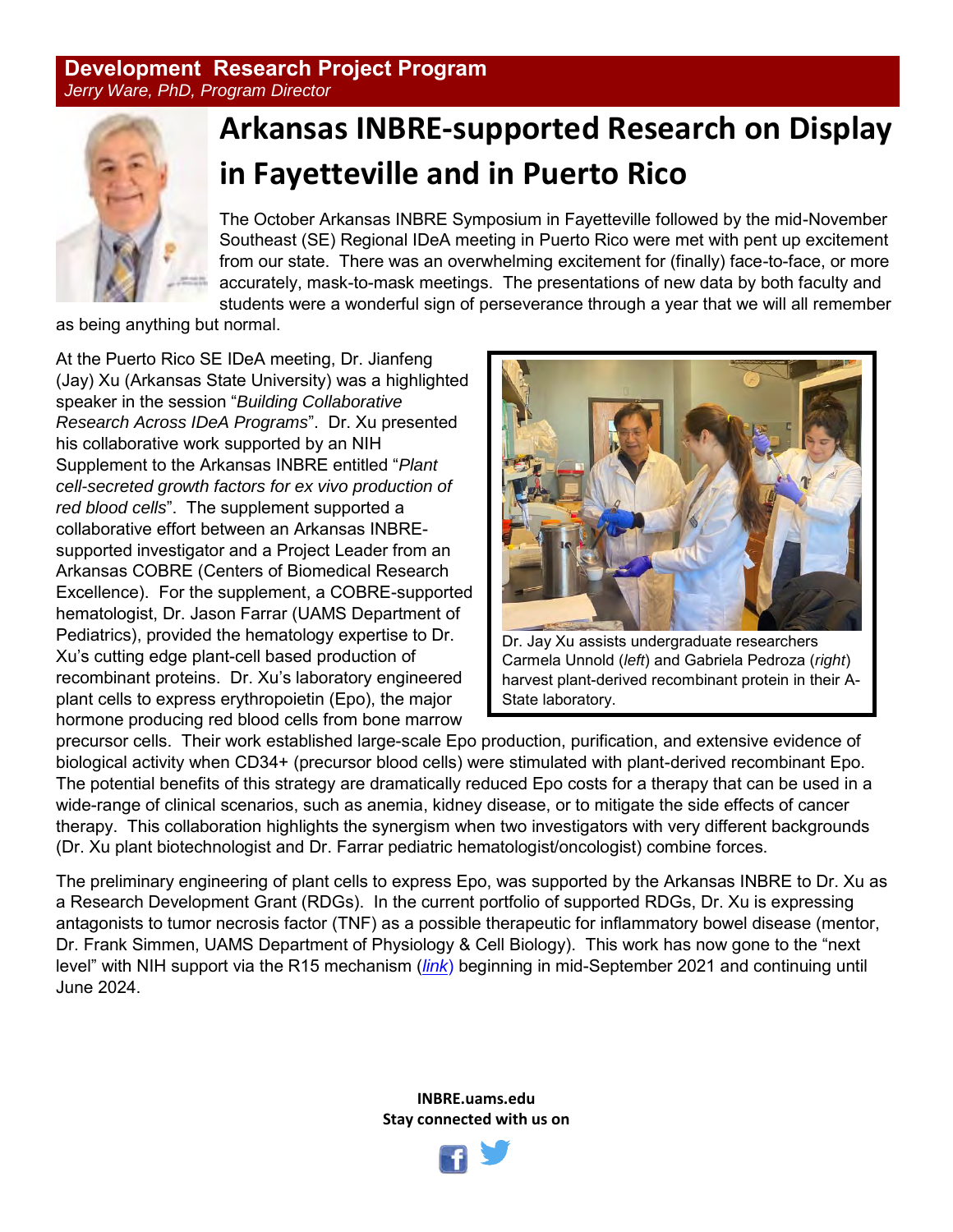# *We highlight the efforts of Dr. Xu for several reasons:*

- First, is the success of leveraging Arkansas INBRE RDG support to obtain NIH extramural funding?
- Second, to anticipate additional NIH opportunities for INBRE-supported faculty to collaborate with COBRE-supported faculty. We encourage all INBRE-supported faculty to browse NIH Reporter to appreciate the scope of the 6 currently funded Arkansas COBREs and be aware of any opportunities where their own work could possibly be an INBRE/COBRE collaboration. Case in point, the Office of Research on Women's Health just released (11/23) a new supplement for INBRE investigators to partner with faculty from multiple NIH supported programs, including COBRE (*[see link](https://grants.nih.gov/grants/guide/notice-files/NOT-GM-22-001.html)*). As always, we can help you in this endeavor if you have questions.

# **Student Spotlight**



**Jeffrey Kerst, DDS** *2014 INBRE Summer Fellow*

As a junior at the University of Arkansas at Little Rock, Dr. Howard Hendrickson took me under his wing to participate in one of his ongoing research projects. Dentistry called my name, but research was a necessary part of my career to deepen an understanding of science and appreciate its process. The summer with INBRE was integral to shaping my future as a private practitioner who still participates in advancing

dentistry through scientific studies.

Our project was dedicated to standardizing *Hydrastis canadensis,* or Goldenseal, which, at the time, could be found in many different concentrations and formulations. The INBRE program was, and continues to be, a toptier research program for undergraduate students. Choosing to participate in INBRE at UAMS was a no-brainer for me, from both an academic and logistical standpoint.

My summer spent researching was an eye-opening experience, being both informative and fun. Each day spent in the lab working with LC-MS instruments really drives home how far science has come in a relatively short period of time. By the end of the summer, it was evident how much each of us had progressed in a short 10-week timeframe, even as many of us studied for the MCAT, DAT, PCAT, and what seemed like every other test under the sun. Now it's been fun to see us all travel across the world and begin our careers as doctors, dentists, pharmacists, professors, and researchers.

My journey extended from Little Rock, AR to New Orleans, Louisiana at the LSU School of Dentistry. It was surprising how much of the knowledge gifted to me through INBRE was of use while in dental school. The confidence that comes with learning and understanding a challenging subject has been a great motivation to continue learning, as well as give back through teaching. My weekends are spent lecturing to dentists and dental students across the country, many of which are dedicated to advancing the world of dentistry through evidence-based research.

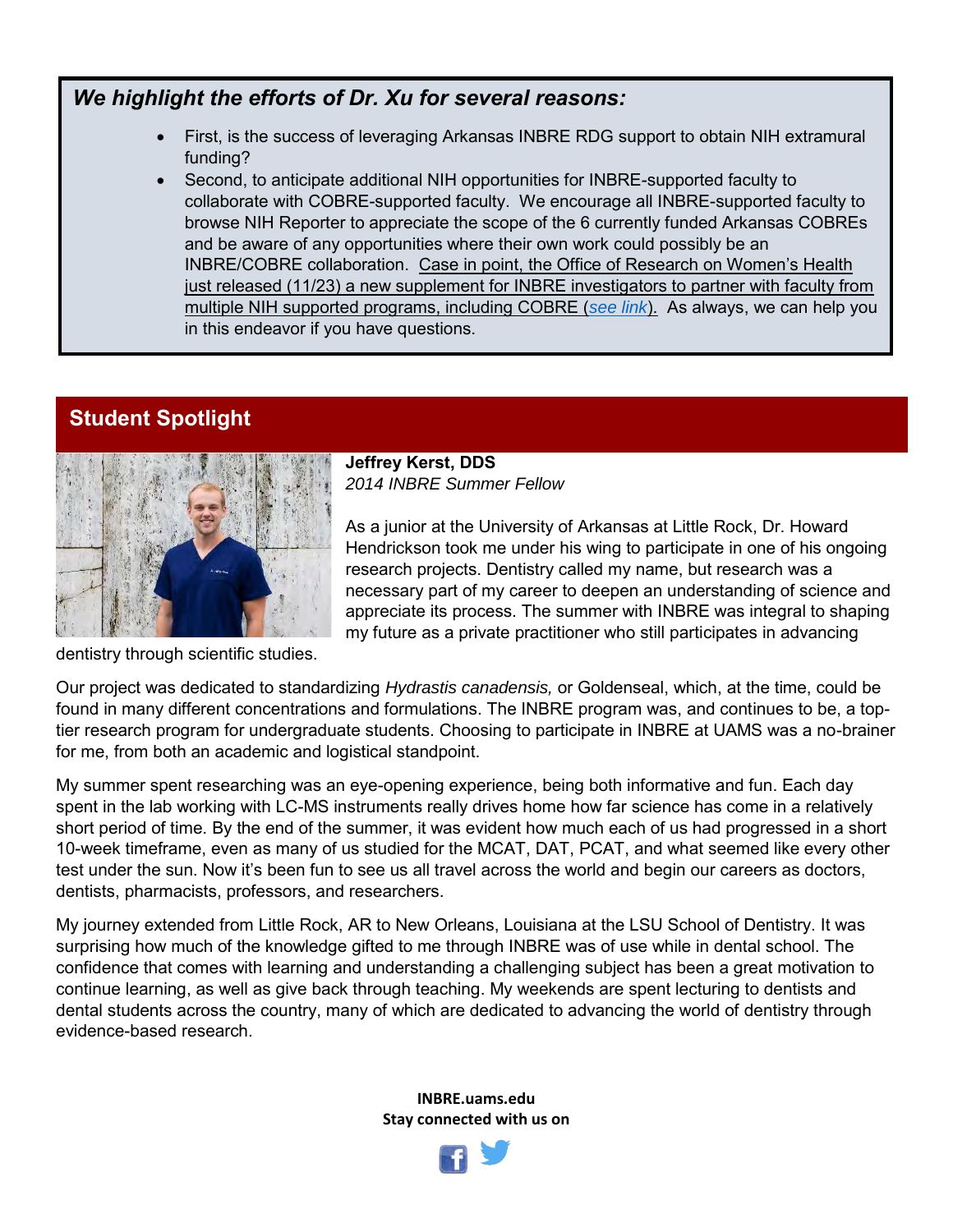After finishing my studies at LSUSD, I followed my now-wife to Houston and started practicing as a *rover*  dentist, temporarily filling in for over 50 dental offices with unique needs all across Louisiana and Texas. After retiring from life as a full-time traveling dentist, I opened Kerst & Caskey Family Dentistry in Shreveport, Louisiana with a dear friend and mentor, Dr. Gary Caskey. Together, we provide a variety of dental services to our community, as well as being the only dental COVID immunization site in the state of Louisiana. The INBRE program excels in preparing young people for a future in science in an ever-changing world, and I remain thankful to the researchers and staff at UAMS. I can't imagine spending the summer of 2014 in any other way.



# **Recent Publications**

Safina I, Al Sudani ZAN, Hashoosh A, Darrigues E, Watanabe F, Biris AS, **Dings RPM**, **Bao Vang K.** Gold nanorods enhance different immune cells and allow for efficient targeting of CD4+ Foxp3+ Tregulatory cells. PLoS One. 2021 Aug 30;16(8):e0241882. doi: 10.1371/journal.pone.0241882. PMID: 34460818; PMCID: PMC8404976.

Alhallak I, Wolter KG, Castro Munoz A, Simmen FA, Ward RJ, Petty SA, Li LX, **Simmen RCM**. Breast adipose regulation of premenopausal breast epithelial phenotype involves interleukin 10. J Mol Endocrinol. 2021 Sep 9;67(4):173-188. doi: 10.1530/JME-21-0100. PMID: 34382943; PMCID: PMC8489570.

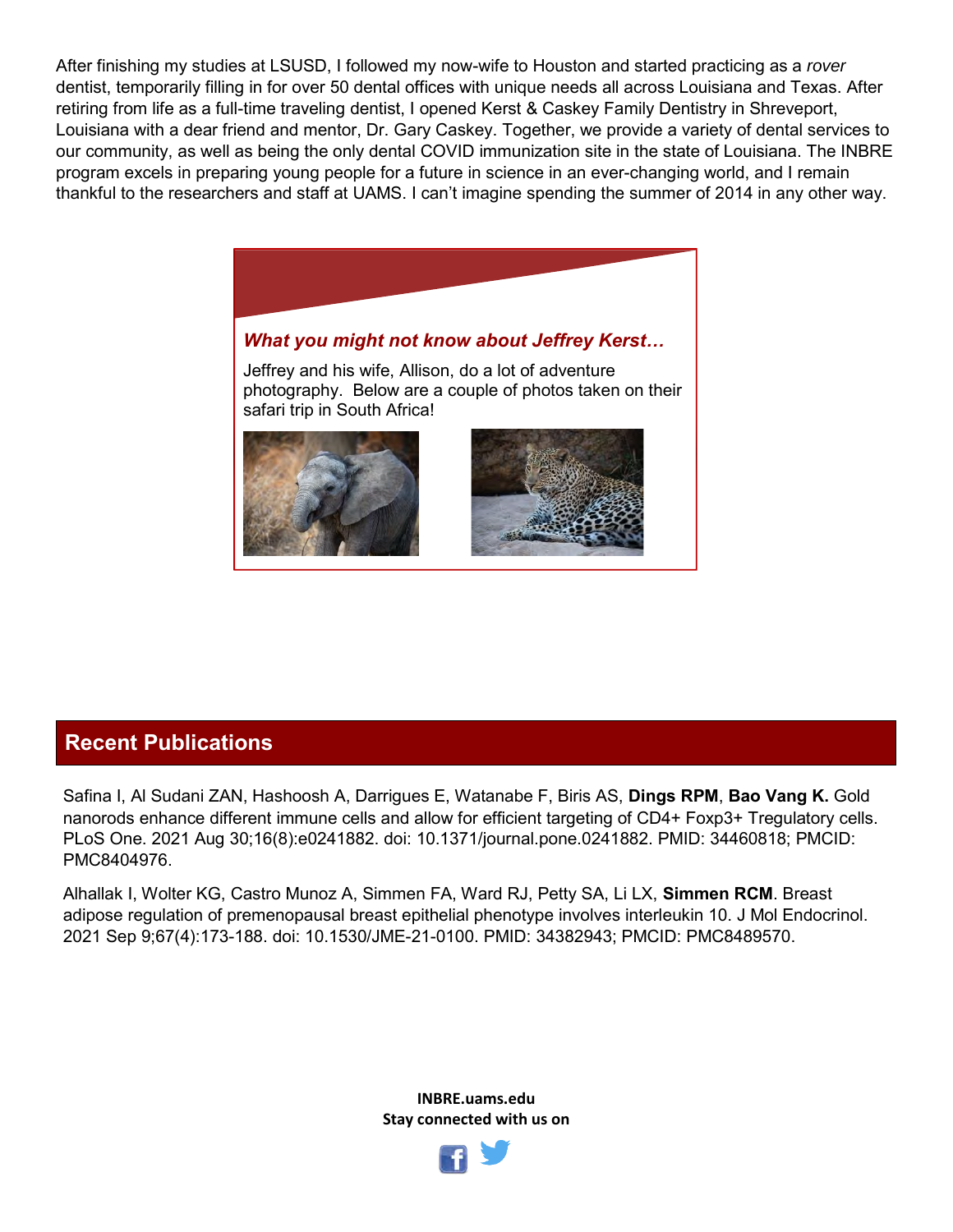Fawley MW, **Fawley KP**, Cahoon AB. Finding needles in a haystack-Extensive diversity in the eustigmatophyceae revealed by community metabarcode analysis targeting the rbcL gene using lineagedirected primers. J Phycol. 2021 Oct;57(5):1636-1647. doi: 10.1111/jpy.13196. Epub 2021 Aug 1. PMID: 34218435; PMCID: PMC8530920.

**Choudhury R,** Paudel P, Sharma AK, Webb S, Ware M. Evaluating the Merit of a Syringol Derived Fluorophore as a Charge Transfer Probe for Detection of Serum Albumins. J Photochem Photobiol A Chem. 2022 Jan 1;422:113563. doi: 10.1016/j.jphotochem.2021.113563. Epub 2021 Sep 30. PMID: 34720541; PMCID: PMC8553016.

Fawley MW, **Fawley KP**. Identification of Eukaryotic Microalgal Strains. J Appl Phycol. 2020 Oct;32(5):2699- 2709. doi: 10.1007/s10811-020-02190-5. Epub 2020 Jul 15. PMID: 33542589; PMCID: PMC7853647.

## **#sharingnews**

We are excited to share that the 2021 INBRE Fall Research Conference was a huge success! It was great to hold the conference in-person this year with over 300 registrants. The keynote speaker was Dr. Jessica Snowden, Professor in the Department of Pediatrics at the University of Arkansas for Medical Sciences. She gave a fitting presentation on "Communicating and Advocating for Science in Challenging Times".

A huge thank you to Dr. Feng Wang, the conference organizing committee, Faculty and staff who took part in making the conference a great success. It was great to be able to meet in person and see all of the conference attendees.

**Congratulations** to all of the conference award winners! Winners can be found by following the [link.](https://inbre.uark.edu/)



One of the highlights of this year's Arkansas INBRE Fall Research Symposium occurred during the Steering Committee meeting/dinner that took place the evening of October  $28<sup>th</sup>$  in Fayetteville. At the event, Dr. Lawrence Cornett had the opportunity to recognize Dr. Roger Koeppe for his service to the Arkansas INBRE as Outreach Core Director from 2008 to 2020. Under his leadership, both the Summer Undergraduate Research Program and the annual Fall Research Symposium have expanded and become highly impactful cornerstones of the Arkansas INBRE. At the same time that Dr. Koeppe stepped down as Outreach Core Director, he announced his retirement from the University of Arkansas as a Distinguished Professor of Chemistry and Biochemistry. However, it's been a gradual retirement. Dr. Koeppe is still writing papers and serving on graduate student dissertation committees as well as providing consultation to Dr. Feng (Seymour) Wang, the new Outreach Core Director, in order to insure continued excellence in Core activities.